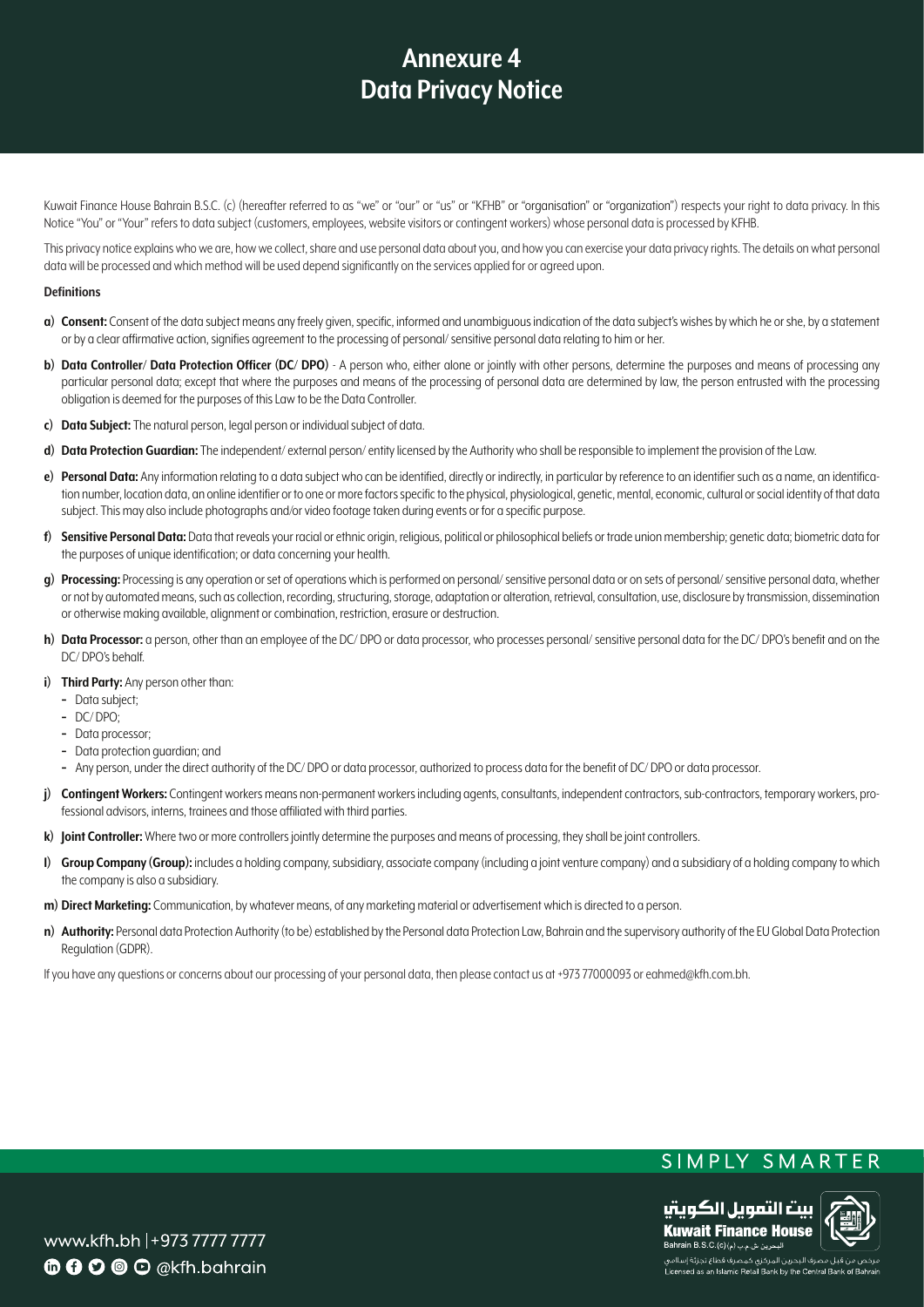## **When do we collect your personal data?**

#### **Direct interactions**

You may aive us your identity, contact, resume or KYC related information by filling in forms or by corresponding with us by phone SMS, and email or otherwise. This includes sharing of personal data for the following purpose:

- a) Records of your interactions with us such as emails and other correspondence and your instructions to us;
- b) Providing your feedback;
- c) By filling in forms, for example to download white papers and/or gather insights on case studies;
- d) By sharing your personal data such as resume for recruitment purpose:
- e) By interacting with us on social media platforms such as Facebook, Instagram and LinkedIn etc.
- f) Ordering information regarding our products or services;
- g) Subscribing to our services, publications or newsletters;
- h) Request marketing material notifications to be sent to you;
- i) By sending us emails and text messages (SMS or WhatsApp or Chat Service);
- i) By adding posts, reviews and other comments to our website; and
- k) By liking or disliking our offers and promotions;

#### **Automated technologies or interactions**

Log Files. Log information is data about your use of the Service, such as IP (Internet Protocol) address, browser type, referring/exit pages, operating system, date/time stamps, and related data, which is stored in log files.

Cookies. A cookie is a small data file transferred to your computer (or other device) when it is used to access our service. Cookies may be used for many purposes, including to enable certain features of our service and remember your preferences, your equipment, browsing actions and patterns, to better understand how you interact with our service, to provide you advertising on and off the service, and to monitor usage by visitors and online traffic routing. You may be able to instruct your browser, by changing its options, to stop accepting cookies or to prompt you before accepting a cookie from the online services you visit. If you do not accept cookies, however, you may not be able to use all portions of our Service or all functionality of our Service.

Please see our cookie policy for further details.

#### **Third parties or publicly available sources**

We may receive aggregated personal data about you from various third parties, via public domains such as:

- Technical Data from the following parties:
- $\circ$  Analytics providers such as Google, Facebook etc.;
- o Social media platforms such as Facebook, Twitter, Instagram, LinkedIn etc.
- Personal data gathered from publicly available directories/ registers are processed fairly, lawfully with adequate level of security and are not excessive in relation to the purpose for which they are collected.

#### **What personal data do we collect?**

We may collect, store, and use the following categories of personal data about you:

#### **Identity** Data

- a) First name
- b) Last name
- c) Username
- d) System generated unique ID
- e) Date of Birth
- f) Gender
- g) CPR details
- h) Driving license
- i) Photographs

# SIMPLY SMARTER



Licensed as an Islamic Retail Bank by the Central Bank of B

www.kfh.bh |+973 7777 7777 **6000** O @kfh.bahrain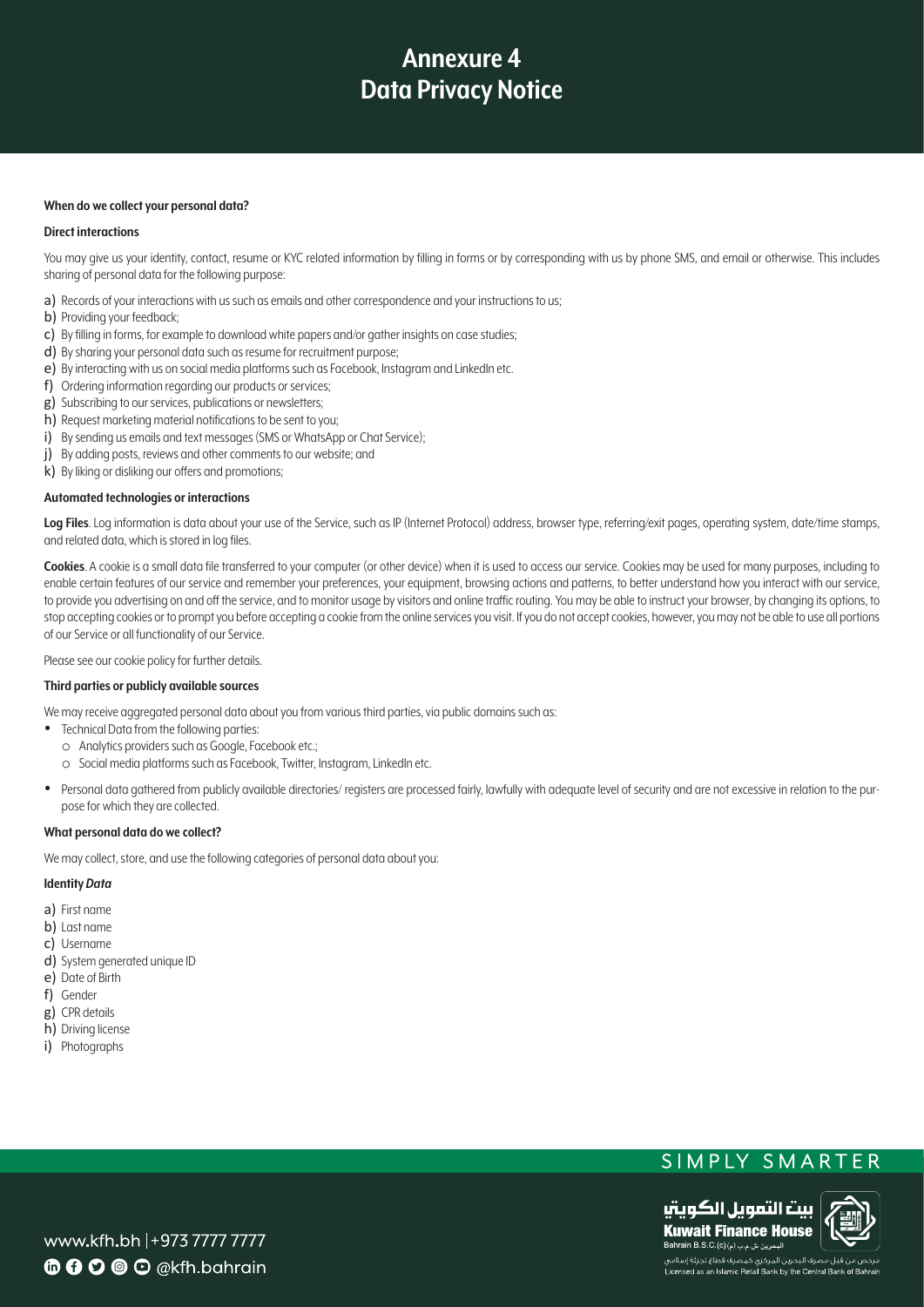## **Financial Data**

- a) Bank account number
- b) Name as per bank account
- c) Copy of cancelled cheque

# **Contact Data**

- a) Email address
- b) Telephone numbers/contact number
- c) Billing address
- d) Shipping/delivery address

# **Transaction** Data

Details about payments to and from you and other details of products and services you have purchased from us. These include: a) Any relevant billing and delivery addresses.

# **Technical Data**

- a) Internet protocol (IP) address; and
- b) We also track how often you visit and use our website. We do this via email and website cookies and similar tracking technology built into our website. Please see our cookie policy for further details.

# **Profile** Data

- a) Your interests, preferences, feedback and survey responses;
- b) Profile image; and
- c) About you (mentioned in resume including qualifications).

# *Usage* Data

- a) Information about how you use our website, products and services; and
- b) Information on what you view, click on access by way of our emails and text messages, website and mobile.

### **Marketing and Communications data**

We may ask you to leave a review or take a survey for providing you better services. We may also collect your personal data for responding to your queries and comments, social media posts and questions/ queries. If you would like to opt-out/ unsubscribe from marketing or promotional communications from KFHB, you can do so by reaching out to our Data Protection Officer at: eahmed@kfh.com.bh.

# Aggregated Data (sometimes referred to as pseudonymised data)

We also collect, use and share aggregated data (sometimes referred to as pseudonymized data) such as statistical or demographic data for any purpose. Aggregated data may be derived from your personal data but is not considered personal data in the applicable law (s) as this data does not directly or indirectly reveal your identity. For example, we may aggregate your usage data to calculate the percentage of users accessing a specific website feature. However, if we combine or connect aggregated data with your personal data so that it can directly or indirectly identify you, we treat the combined data as personal data which will be used in accordance with this data privacy notice.

### **Sensitive Personal Data or Special Category of Personal Data**

We do not collect, store and use the following "special categories" of sensitive personal data regarding you such as:

- a) Information about your race or ethnicity, religious beliefs and sexual orientation;
- b) Information about your health, including any medical condition, health and sickness records, medical records and health professional information:
- c) Any criminal records information in relation to you, and
- d) Biometric information about you, for example fingerprints, retina scans.

Our intent is not to collect or process any sensitive personal data about you, unless required by applicable laws. However, in certain circumstances, we may need to collect, or request your special category of personal data for employment related purposes via Resume shared, for example, data regarding your hobbies and preferences, gender and disabilities for the purposes of equal opportunities monitoring, to comply with anti-discrimination laws and for government reporting obligations.

# SIMPLY SMARTER



www.kfh.bh | + 973 7777 7777 **6000** O @kfh.bahrain

.<br>ص من قبل مصرف البحرين المركزى كمصرف قطاع تجزئة إسلامى Licensed as an Islamic Retail Bank by the Central Bank of E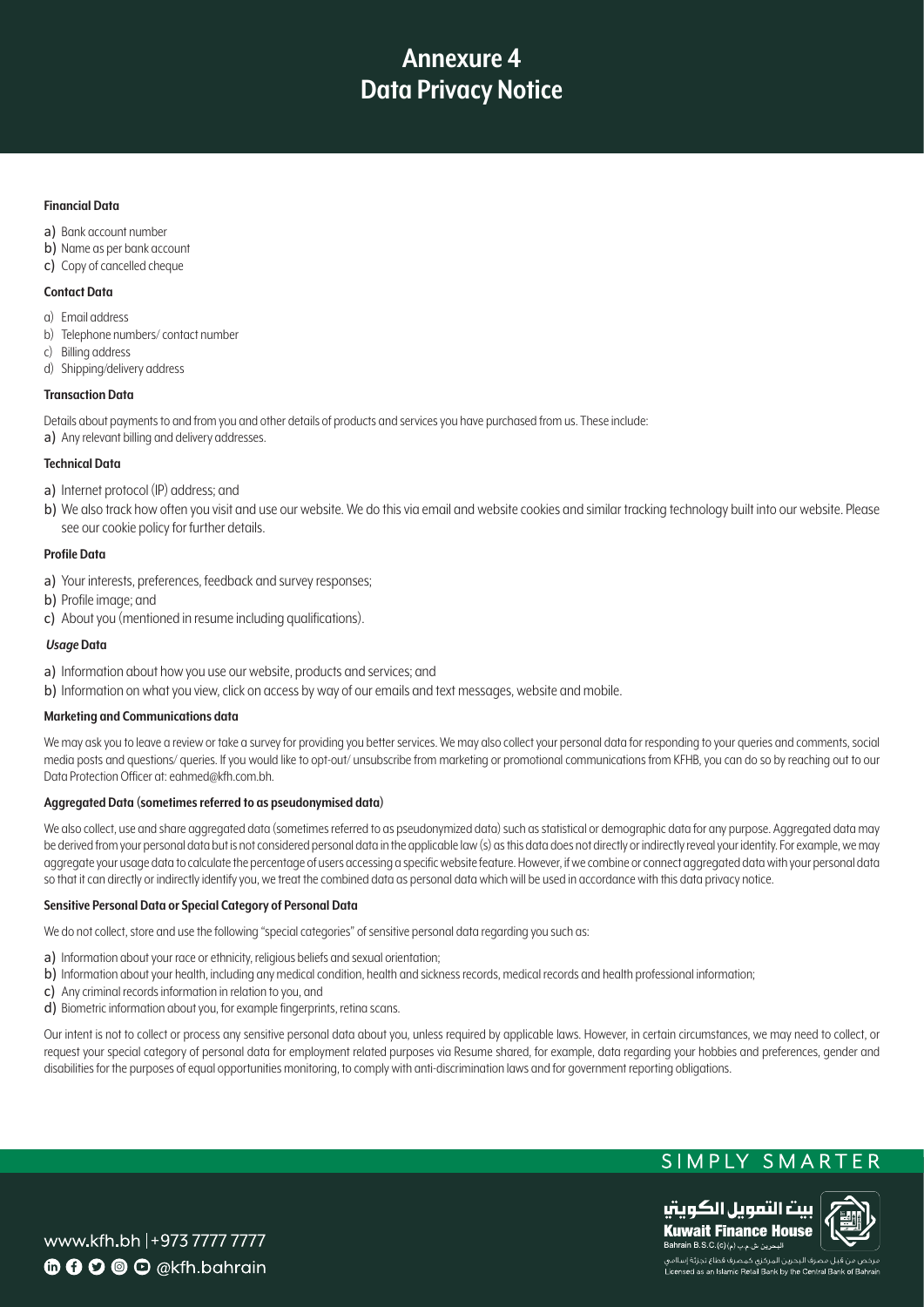#### How and why do we use your personal data?

We will only use your personal data when the law allows us to. We will use your personal data in the following circumstances:

- a) The processing is necessary for reasons of substantial public interest, or for official purposes or requested for or by the police or governmental authorities on a lawful basis;
- b) It is necessary for the establishment, exercise or defense of legal claims, for the purposes of carrying out the obligations and exercising our or your rights in the field of employment, social security and social protection law; or
- c) Based on your explicit consent;
- d) Where we need to perform the contract we have entered into with you;
- e) Where it is necessary for our legitimate interests (or those of a third party) and your interests and fundamental rights do not override those interests;
- f) Where processing is necessary in order to protect the vital interests of the data subject or of another natural person.

### **Legitimate Interest**

- a) Means the interest of our business in conducting and managing our business to enable us to give you the best service/product and the best and most secure experience;
- b) We make sure we consider and balance any potential impact on you (both positive and negative) and your rights before we process your personal data for our legitimate interests:
- c) We do not use your personal data for activities where our interests are overridden by the impact on you (unless we have your consent or are otherwise required or permitted to by laws); and
- d) We may also use your personal data in the following situations, which are likely to be rare:
	- i. Where we need to protect your interests (or someone else's interests):
	- ii. Where it is needed in the public interest or for official purposes.

### Purpose/activity, type of data and lawful basis for processing

We have set out below, in a table format, a description of all the ways we plan to use your personal data, and which of the legal base(s) we rely on to do so. We have also identified what our legitimate interests are, where appropriate.

Note that we may process your personal data for more than one lawful ground depending on the specific purpose for which we are using your data. Please contact us if you need details about the specific legal ground we are relying on to process your personal data where more than one ground has been set out in the table below.

However, we normally collect personal data from you only where we have your consent to do so, where we need the personal data to perform a contract with you, or where the processing is in the legitimate interests and not overridden by your data protection interests or fundamental rights and freedoms. In certain cases, we may also have legal obligations to collect personal data from you or may otherwise need the personal data to protect your vital interests or those of another data subject.

Some of the above grounds for processing will overlap and there may be several grounds which justify our use of your personal data.

| <b>Purpose/Activity</b>                                                                                                                                                                                                                                                   | <b>Type of data</b>                                                                | Lawful basis for processing including basis of legitimate interest                                                                                                                                                                                                                               |
|---------------------------------------------------------------------------------------------------------------------------------------------------------------------------------------------------------------------------------------------------------------------------|------------------------------------------------------------------------------------|--------------------------------------------------------------------------------------------------------------------------------------------------------------------------------------------------------------------------------------------------------------------------------------------------|
| To manage our relationship with you which will include:<br>Notifying you about changes to our terms or privacy policy<br>a)<br>Asking you to leave a review or take a survey<br>b)<br>Responding to your queries and comments, social media<br>C)<br>posts and questions. | Identity<br>a)<br>b) Contact<br>c)<br>Profile                                      | a) Performance of a contract with you<br>Necessary to comply with a legal obligation<br>b)<br>c) Necessary for our legitimate interests (to keep our records updated<br>and to study how customers use our products/services)<br>d) Your consent                                                 |
| a) To administer and protect our business and this website<br>(including troubleshooting, data analysis, testing, system<br>maintenance, support, reporting and hosting of data)                                                                                          | a) Identity<br>b) Contact<br>Technical<br>C)                                       | a) Necessary for our legitimate interests (for running our business,<br>provision of administration and IT services, network security, to<br>prevent fraud and in the context of a business reorganization or<br>group restructuring exercise)<br>b) Necessary to comply with a legal obligation |
| a) To deliver relevant website content and advertisements to<br>you and measure or understand the effectiveness of the<br>advertising we serve to you                                                                                                                     | Identity<br>a)<br>Contact<br>b)<br>Profile<br>C)<br>d)<br>Usage<br>Technical<br>e) | a) Necessary for our legitimate interests (to study how customers<br>use our products/ services and to develop them) to improve our<br>products and services towards our customers.                                                                                                              |

# SIMPLY SMARTER



www.kfh.bh |+973 7777 7777 **6000** O @kfh.bahrain

.<br>مرخص من قبل مصرف البحرين المركزى كمصرف قطاع تجزئة إسلامى Licensed as an Islamic Retail Bank by the Central Bank of B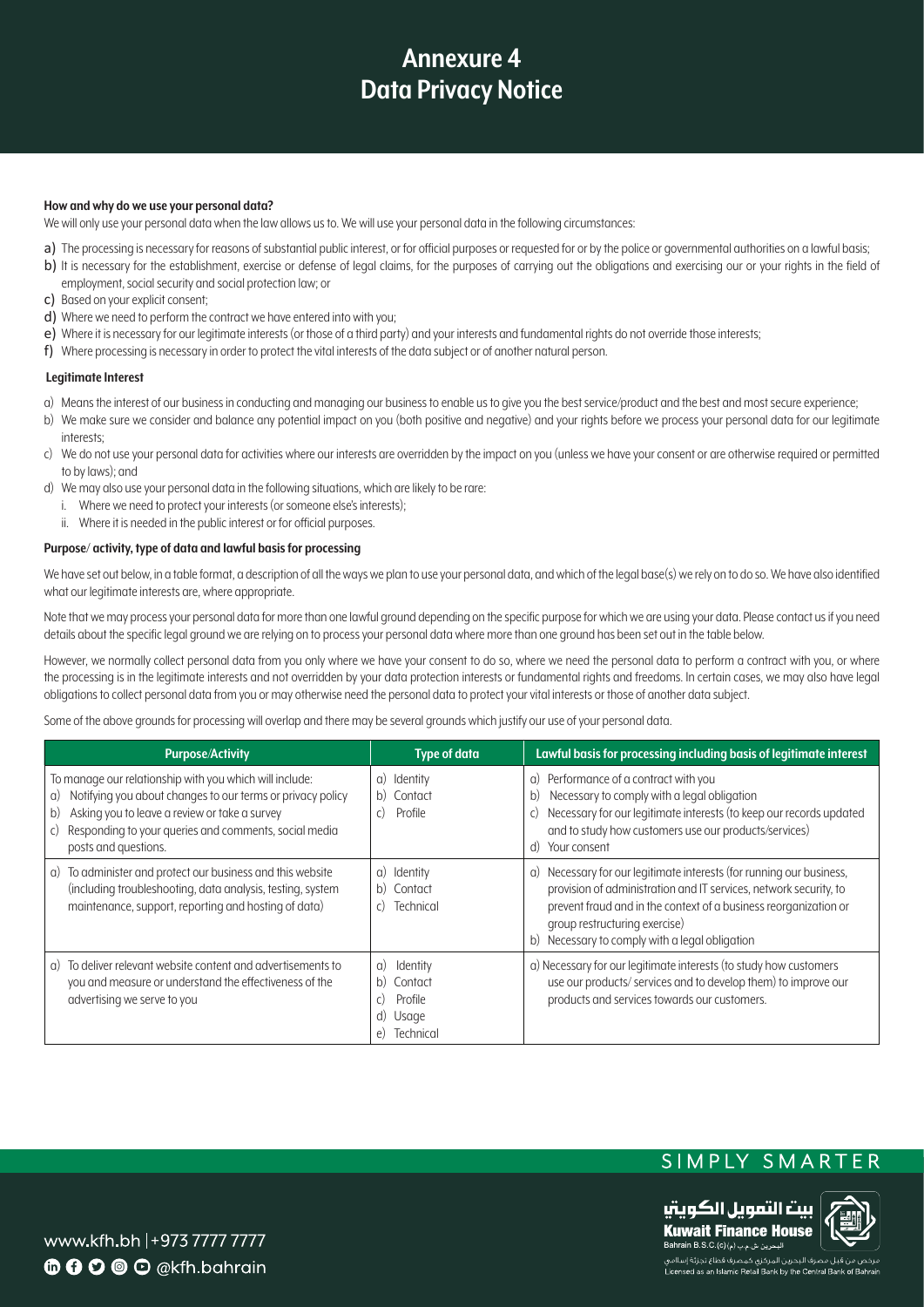| <b>Purpose/Activity</b>                                                                                                                               | <b>Type of data</b>                                                                          | Lawful basis for processing including basis of legitimate interest                                                                                     |
|-------------------------------------------------------------------------------------------------------------------------------------------------------|----------------------------------------------------------------------------------------------|--------------------------------------------------------------------------------------------------------------------------------------------------------|
| a) To use data analytics gathered from our website to improve<br>our website, products/services, marketing, customer<br>relationships and experiences | Technical<br>$\alpha$ )<br>b) Usage<br>Aggregated Data<br>C)                                 | a) Necessary for our legitimate interests (to define types of customers<br>for our products and services, to keep our website updated and<br>relevant) |
| To make suggestions and recommendations to you about<br>G)<br>goods or services that may be of interest to you                                        | a) Identity<br>b) Contact<br>Technical<br>C)<br>d) Usage<br>Profile<br>e)<br>Aggregated Data | a) Necessary for our legitimate interests (to develop our products/<br>services)                                                                       |
| a) To power our security measures and services in order to<br>protect you and our business                                                            | Identity<br>G)<br>Technical<br>b)<br>Usage<br>C)                                             | a) Necessary for our legitimate interest so you can safely access our<br>website and mobile applications.                                              |

If we ask you to provide any other personal data not described above, then the personal data we will ask you to provide, and the reasons why we ask you to provide the personal data, will be made clear to you at the point we collect your personal data.

However, we may also use your personal data for other purposes such as archiving purposes in the public interest, scientific or historical research purposes, or statistical purposes where they are permitted by applicable laws.

#### **Promotional offers from us**

If you have explicitly consented to receive marketing information from us we may use your identity, contact, technical, usage and profile data to form a view on what we think you may want or need, or what may be of interest to you. This is how we decide which products, services and offers may be relevant for you.

You will receive marketing communications from us if you have requested information from us or purchased goods or services from us or if you provided us with your details when you entered in a competition or registered for an event/promotion and, have not withdrawn your consent of receiving such information.

#### **Third-party marketing**

We shall get your explicit consent for sharing your personal data for any marketing activities carried out by our third party service providers. In such case, we shall provide you with an option to withdraw your consent from receiving such marketing promotions from our third party service providers.

#### **Request to withdraw consent**

At any point, if you wish to withdraw your consent to receive marketing/ promotional information from KFHB, you can write an email to our Data Protection Officer at eahmed@kfh.com.bh.

Kindly note that this does not apply to personal data provided to us as a result of a product/service subscription/purchase, product/service experience or other transactions.

#### **Change of purpose**

We will only use your personal data for the purposes for which we collected it, unless we reasonably consider that we need to use it for another reason and that reason is compatible with the original purpose.

If we need to use your personal data for an unrelated purpose, we will notify you and we will explain the leagl basis which allows us to do so.

If you wish to get an explanation as to how the processing for the new purpose is compatible with the original purpose, please contact us using the contact details provided.

#### **Who do we share your personal data with?**

On occasion we may have to share your personal data with the parties set out below for the purposes set out.

#### **Group Entities/ Subsidiaries**

We shall share your personal information with our parent/group company/entities for reporting purposes, having similar arrangements, to be able to provide you with the same value for money and high quality experience for the services provided to you by us. It's also the only way we can provide you with the best benefits.

# SIMPLY SMARTER



www.kfh.bh | + 973 7777 7777 **6000** O @kfh.bahrain

.<br>مرخص من قبل مصرف البحرين المركزى كمصرف قطاع تجزئة إسلامى Licensed as an Islamic Retail Bank by the Central Bank of Bahr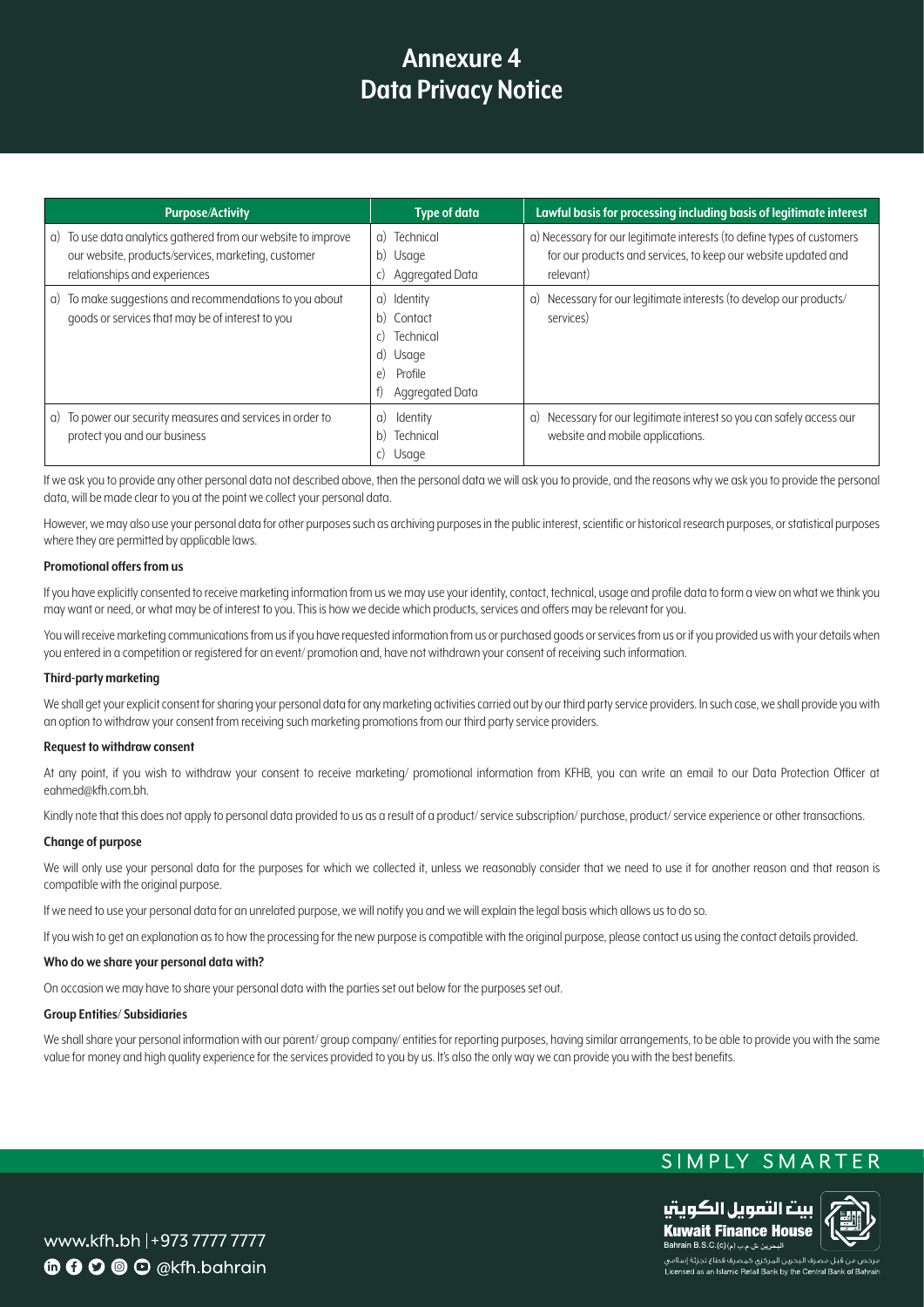## **External Third Parties**

- a) Requlators and other authorities: acting as processors or joint controllers based in Bahrain who require reporting of processing activities in certain circumstances.
- b) With social media companies such as Facebook. Twitter, LinkedIn and others: who run promotions for us on their platforms:
- c) Any new business partners: we may have over time, for example, in the event of a joint venture, reorganization, business merger or sale that affects us.
- d) The police, local authorities, the courts and any other government authority: if they ask us to do so (but only if our doing so is lawful).
- e) Other people who make a 'data subject access request': where we are required to do so by law.
- f) We may also share the information we collect where we are legally obliged to do so, e.g. to comply with a court order.
- g) Any social media posts or comments you send to us: (on KFHB's Facebook page, for instance) will be shared under the terms of the relevant social media platform (e.g. Facebook, Twitter and Linkedln) on which they are written, and could be made public. Other people, not us, control these platforms. We are not responsible for this kind of sharing. Before you make any remarks or observations about anything, you should review the terms and conditions and privacy policies of the social media platforms you use. That way, you will understand how they will use your information, what information relating to you they will place in the public domain, and how you can stop them from doing so if you are unhappy about it. It is worth remembering too that any blog, review or other posts or comments you make about us, our products and services on any of our blogs, reviews or user community services will be shared with all other members of that service and the public at large. You should take extra care to ensure that any comments you make on these services, and on social media in general are fit to be read by the public, and are not offensive, insulting or defamatory. Ultimately, you are responsible for ensuring that any comments you make comply with any relevant policy on acceptable use of those services.
- h) Third parties/Data Processors: to whom we may choose to sell, transfer, or merge parts of our business or our assets. Alternatively, we may seek to acquire other businesses or merge with them. If a change happens to our business, then the new owners may use your personal data in the same way as set out in this privacy notice. We require all third parties to respect the security of your personal data and to treat it in accordance with the law. We do not allow our third party service providers/ data processors to use your personal data for their own purposes and only permit them to process your personal data for specified purposes and in accordance with our instructions/third party .agreements

### **International Transfers**

We may share your personal data within the Parent/ Group company on need to know basis with confidential obligation mentioned herein.

Some of our external third parties are based outside the Kingdom of Bahrain so their processing of your personal data will involve a transfer of data outside the Kingdom. Whenever we transfer your personal data out of the Kingdom, including cloud hosting, backup systems or data recovery sites, we ensure a similar degree of protection is afforded to it by ensuring at least one of the following safeguards is implemented:

- subject to prior approval from the Authority; or
- with your consent: or
- to countries that have been deemed to provide an adequate level of protection for personal data and are whitelisted by the Authority.

Please contact us if you want further information on how we transfer your personal data out of the Kingdom.

A list of third countries and international organizations to whom personal data may be shared can be made available by contacting our DC/DPO at eahmed@kfh.com.bh.

## **How we protect your personal data?**

We use appropriate technical and organizational measures to protect the personal data that we collect and process. The measures we use are designed to provide a level of security appropriate to the risk of processing your personal data.

A lot of the information we receive reaches us electronically, originating from your devices, and is then transmitted by your relevant telecoms network provider. Where it's within our control, we put measures in place to ensure this 'in flight' data is as secure as it possibly can be.

Sensitive data like, Passwords are protected for data in transit by data encryption. In addition to encryption, we have implemented robust network security controls to help protect data in transit. Network security solutions like firewalls and / or network access control to secure the networks used to transmit data against malware attacks or intrusions.

We use secure means to communicate with you where appropriate, such as 'https' and other security and encryption protocols.

#### How long will we keep your personal data?

To make sure we meet our legal data protection and privacy obligations, we only hold on to your information for as long as we actually need it for the purposes we acquired it for in the first place. After that we will either delete it, mask it or anonymize it so that it cannot be linked back to you.

We retain personal data we process where we have leaitimate interest, performance of the contract, vital interest of data subject or of another natural person, performance of a task carried out in the public interest or in the exercise of official authority vested or for the purposes of satisfying any legal, accounting, or other regulatory reporting requirements or with your consent.

By law we have to keep basic information about our customers (including contact and identity data) for 10 years after they cease being customers for legal purposes.

# SIMPLY SMARTER



Licensed as an Islamic Retail Bank by the Central Bank of Bahra

www.kfh.bh | + 973 7777 7777  $\mathbf{\Phi}$   $\mathbf{\Omega}$   $\mathbf{\Omega}$   $\mathbf{\Theta}$   $\mathbf{\Omega}$   $\alpha$ kfh.bahrain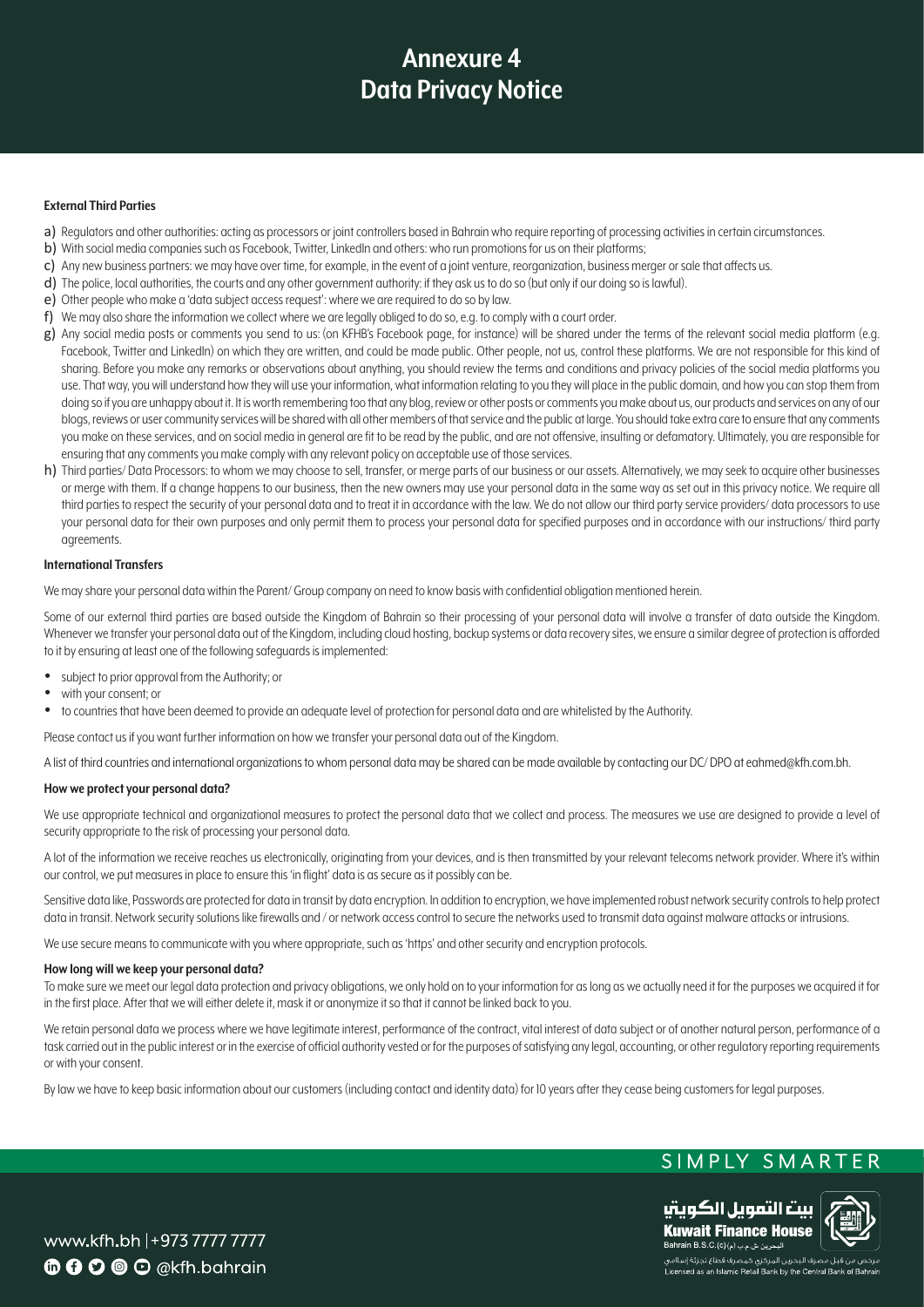### **Automated Decision Making**

Automated decisions are decisions concerning you which are made automatically on the basis of a computer determination (using software algorithms), without human inter-<br>vention. We do not use automated decision making.

# **What are your data protection rights?**

### **Your duty to inform us of changes**

It is important that the personal data we hold about you is accurate and current. Please keep us informed if your personal data changes by keeping your details up to date on our website and by sharing your updated details with our DC/DPO at eahmed@kfh.com.bh.

#### **Your rights in connection with personal data**

Under certain circumstances, by law you have the right to:

- a) Request access: To your personal data (commonly known as a "data subject access request"). This enables you to receive a copy of the personal data we hold about you and to check that we are lawfully processing it.
- b) Request rectification: Of the personal data that we hold about you. This enables you to have any incomplete or inaccurate information we hold about you corrected. We may need to verify the accuracy of any new data you provide to us.
- c) Request erasure: Of your personal data. This enables you to ask us to delete or remove personal data where there is no good reason for us continuing to process it. You also have the right to ask us to delete or remove your personal data where you have exercised your right to object to processing, where we may have processed your information unlawfully or where we are required to erase your personal data to comply with local law. Note, however, that we may not always be able to comply with your request of erasure for specific legal reasons which will be notified to you, if applicable, at the time of your request.
- d) Object to processing: Of your personal data where we are relying on a legitimate interest (or those of a third party) and there is something about your particular situation which makes you want to object to processing on this ground. You also have the right to object where we are processing your personal data for direct marketing purposes. In some cases, we may demonstrate that we have compelling legitimate grounds to process your information which means we can continue to process your personal data.
- e) Request the restriction of processing: Of your personal data. This enables you to ask us to suspend the processing of your personal data in the following scenarios:
- i. if you want us to establish the data's accuracy;
	- ii. where our use of the data is unlawful but you do not want us to erase it;
- iii. where you need us to hold the data even if we no longer require it as you need it to establish, exercise or defend legal claims; or
- iv. You have objected to our use of your data but we need to verify whether we have overriding legitimate grounds to use it.
- f) Request for portability: Of your personal data to another party. We will provide to you, or a third party you have chosen, your personal data in a structured, commonly used, machine readable format. Note that this right only applies to automated information which you initially provided consent for us to use or where we used the information to perform a contract with you.
- q) Right to withdraw consent at any time: Where we are relying on consent to process your personal data. However, this will not affect the lawfulness of any processing carried out before you withdraw your consent. If you withdraw your consent, we may not be able to provide certain products or services to you. We will advise you if this is the case at the time you withdraw your consent.
- h) Right to lodge a complaint with the Authority: In case you consider that the processing of your personal data infringes any of your rights or provisions related to the laws and regulations in scope.

#### **Fees for excessive or unreasonable requests**

You will not have to pay a fee to access your personal data (or to exercise any of the other rights). However, we may charge a reasonable fee if your request for access is unfounded .excessive or

#### **Time limit to respond**

We try to respond to all legitimate requests within 15 business days. Occasionally, it may take us longer than a month if your request is particularly complex or you have made a number of requests. In this case, we will notify you and keep you updated.

#### **What we may need from you**

We may need to request specific information from you to help us confirm your identity and ensure your right to access the information (or to exercise any of your other rights). This is another appropriate security measure to ensure that personal data is not disclosed to any person who has no right to receive it.

We may also contact you to ask you for further information in relation to your request to speed up our response. If you wish to exercise any of the rights set out above, please contact us at eahmed@kfh.com.bh.

# SIMPLY SMARTER



www.kfh.bh | + 973 7777 7777  $\mathbf{\Phi} \mathbf{\Theta} \mathbf{\Theta} \mathbf{\Theta} \mathbf{\Theta}$  @kfh.bahrain

.<br>مرخص من قبل مصرف البحرين المركزى كمصرف قطاع تجزئة إسلامى Licensed as an Islamic Retail Bank by the Central Bank of B